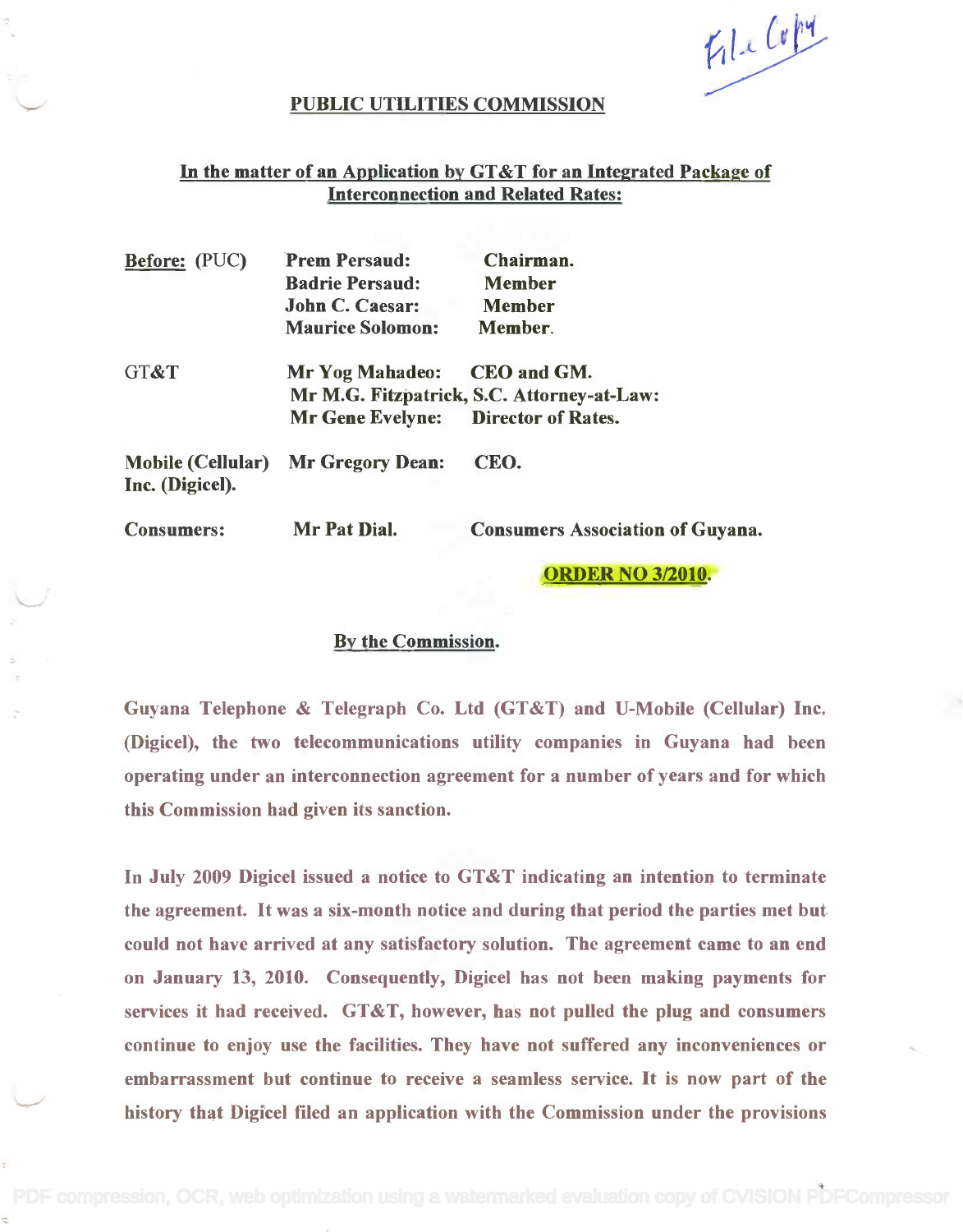of Section 41 of the PUC Act for it to fix interconnection rates. The Commission of Section 41 of the PUC Act for it to fix interconnection rates. The Commission found that Digicel's application was out of order as Section 41 did not provide for found that Digicel's application was out of order as Section 41 did not provide for such an eventuality. such an eventuality.

The Commission, however, in the public interest, initiated a hearing under Section The Commission, however, in the public interest, initiated a hearing under Section 36 of the Act, with a view to establish an interconnection agreement between the 36 of the Act, with a view to establish an interconnection agreement between the parties. The hearing has been ongoing for sometime. The Commission, during the parties. The hearing has been ongoing for sometime. The Commission, during the course of the hearing, has been suggesting to the parties to have discussions with a course of the hearing, has been suggesting to the parties to have discussions with a view to coming to a mutually accepted agreement. view to coming to a mutually accepted agreement.

The Commission has set out in clear and precise language that it will not be side-The Commission has set out in clear and precise language that it will not be sidetracked by the question of rates only, but it must also establish all the terms and tracked by the question of rates only, but it must also establish all the terms and conditions, including technical specifications as well as coordination procedures and conditions, including technical specifications as well as coordination procedures and arrangements that are necessary for both utilities to provide interconnection arrangements that are necessary for both utilities to provide interconnection services to each other. services to each other.

The last hearing of the matter was held on September 8, 2010 when it was The last hearing of the matter was held on September 8, 2010 when it was adjourned to a date to which Counsel for the parties will agree. Despite reminders adjourned to a date to which Counsel for the parties will agree. Despite reminders by the Commission to them, they have had no agreement and the Commission by the Commission to them, they have had no agreement and the Commission informed them that it will fix a date to continue to hear the matter to its conclusion. informed them that it will fix a date to continue to hear the matter to its conclusion.

On October 12, 2010, the Commission ever anxious to have the matter concluded at On October 12, 2010, the Commission ever anxious to have the matter concluded at an early date, wrote the utilities, informing them that should we not hear from them an early date, wrote the utilities, informing them that should we not hear from them by October 20, 2010 we shall continue by fixing a date. By letter to us dated by October 20, 2010 we shall continue by fixing a date. By letter to us dated October 18, 2010 Digicel explained that while their discussions with GT&T were not October 18,2010 Digicel explained that while their discussions with GT&T were not yet concluded, they expected to conclude same shortly. Eventually, on November 19, 2010 GT&T informed us that the parties have reached an agreement in principle 19,2010 GT&T informed us that the parties have reached an agreement in principle on an "integrated package of interconnection rates and related issues but have not finalized all the terms and conditions of a full-fledged interconnection agreement", finalized all the terms and conditions of a full-fledged interconnection agreement", and requested that the Commission approve the package to which the parties have and requested that the Commission approve the package to which the parties have agreed upon in principle. agreed upon in principle.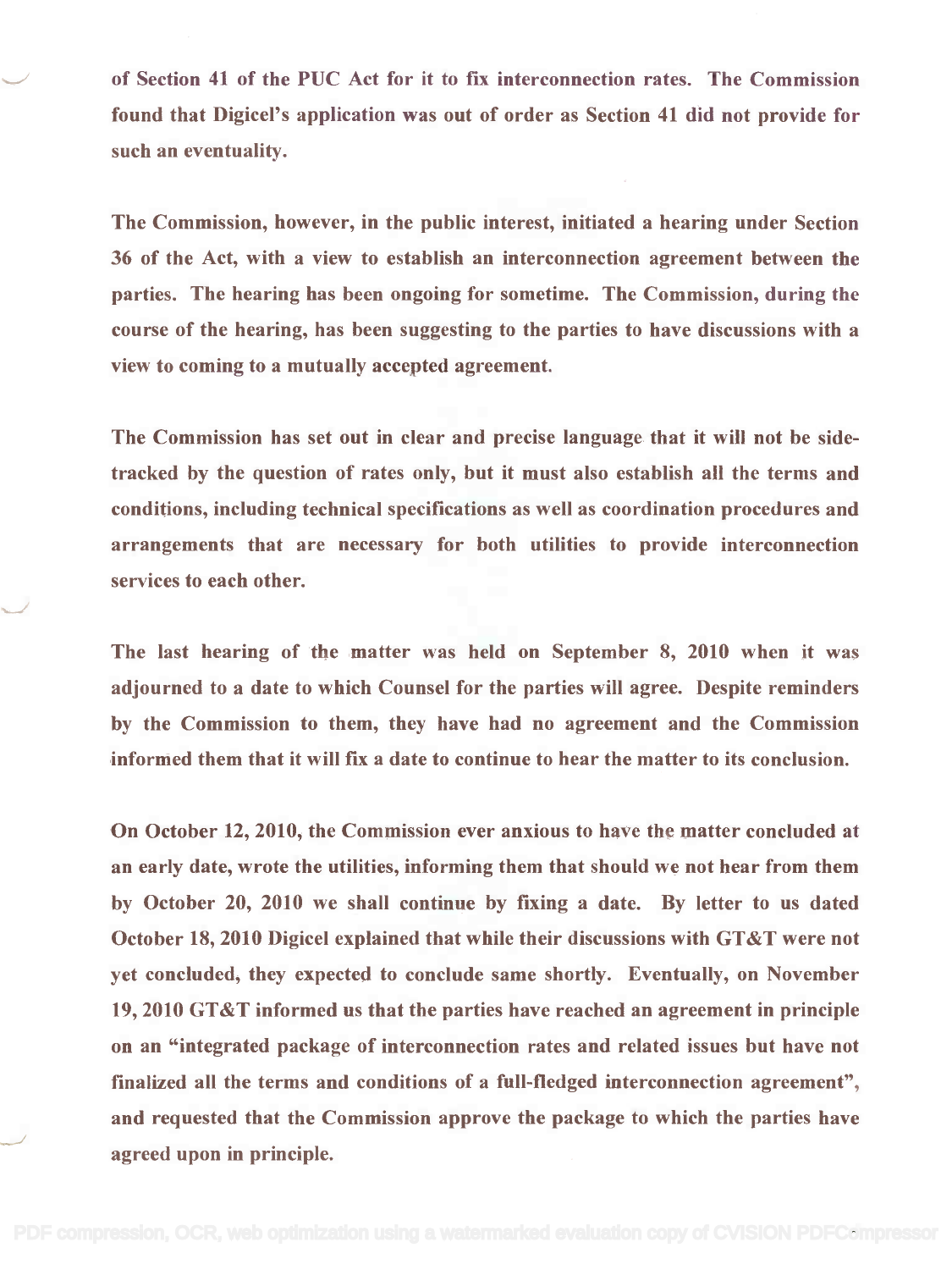The application stated that both GT&T and Digicel have been forced to make The application stated that both GT&T and Digicel have been forced to make compromises in order to reach a common ground in establishing a new rate compromises in order to reach a common ground in establishing a new rate schedule; that each party's agreement is dependent on the acceptance of all rates in schedule; that each party's agreement is dependent on the acceptance of all rates in the schedule, which was attached. And that rejection of any rate will require the the schedule, which was attached. And that rejection of any rate will require the parties to return to the drawing board with respect to all rates. parties to return to the drawing board with respect to all rates.

In a comment on GT&T's application the Chief Executive Officer of Digicel In a comment on GT&T's application the Chief Executive Officer of Digicel explained that the compromise was arrived at after intensive and lengthy explained that the compromise was arrived at after intensive and lengthy negotiations and that the compromises were indeed required on both sides to arrive negotiations and that the compromises were indeed required on both sides to arrive at a mutually agreeable solution. He felt that the compromise is in the best interests at a mutually agreeable solution. He felt that the compromise is in the best interests of all stakeholders in the telecoms industry in Guyana and he invited the of all stakeholders in the telecoms industry in Guyana and he invited the Commission to bear this in mind when considering the application before it. Commission to bear this in mind when considering the application before it.

As referred to earlier, GT&T has applied for what it calls an integrated package of As referred to earlier, GT&T has applied for what it calls an integrated package of rates. Whether by accident or design this application has drawn attention to the fact that the Commission now has before it an application under Sections 36 and 41 fact that the Commission now has before it an application under Sections 36 and 41 of the PUC Act. The Section 36 application deals with the interconnection rates of the PUC Act. The Section 36 application deals with the interconnection rates from mobile to mobile, from landline to mobile, and from mobile to landline, and has an attachment and a Schedule one in two parts. Part one of Schedule One deals has an attachment and a Schedule one in two parts. Part one of Schedule One deals with the incoming international calls to Digicel mobile-rates payable to Digiceland Part Two of Schedule one deals with the outgoing international discount and Part Two of Schedule one deals with the outgoing international discount provided to Digicel off the aggregate billing at the retail rate. provided to Digicel off the aggregate billing at the retail rate.

The parties have agreed, as stated, on these rates:-

The retail rate for landline to mobile falls under Section 41.

Both Digicel and GT&T have explained that after intense bargaining between them Both Digicel and GT&T have explained that after intense bargaining between them they have arrived at the figures set out in GT&T's document as Attachment and Schedule One, Parts One and Two. They both have added a rider that should the Schedule One, Parts One and Two. They both have added a rider that should the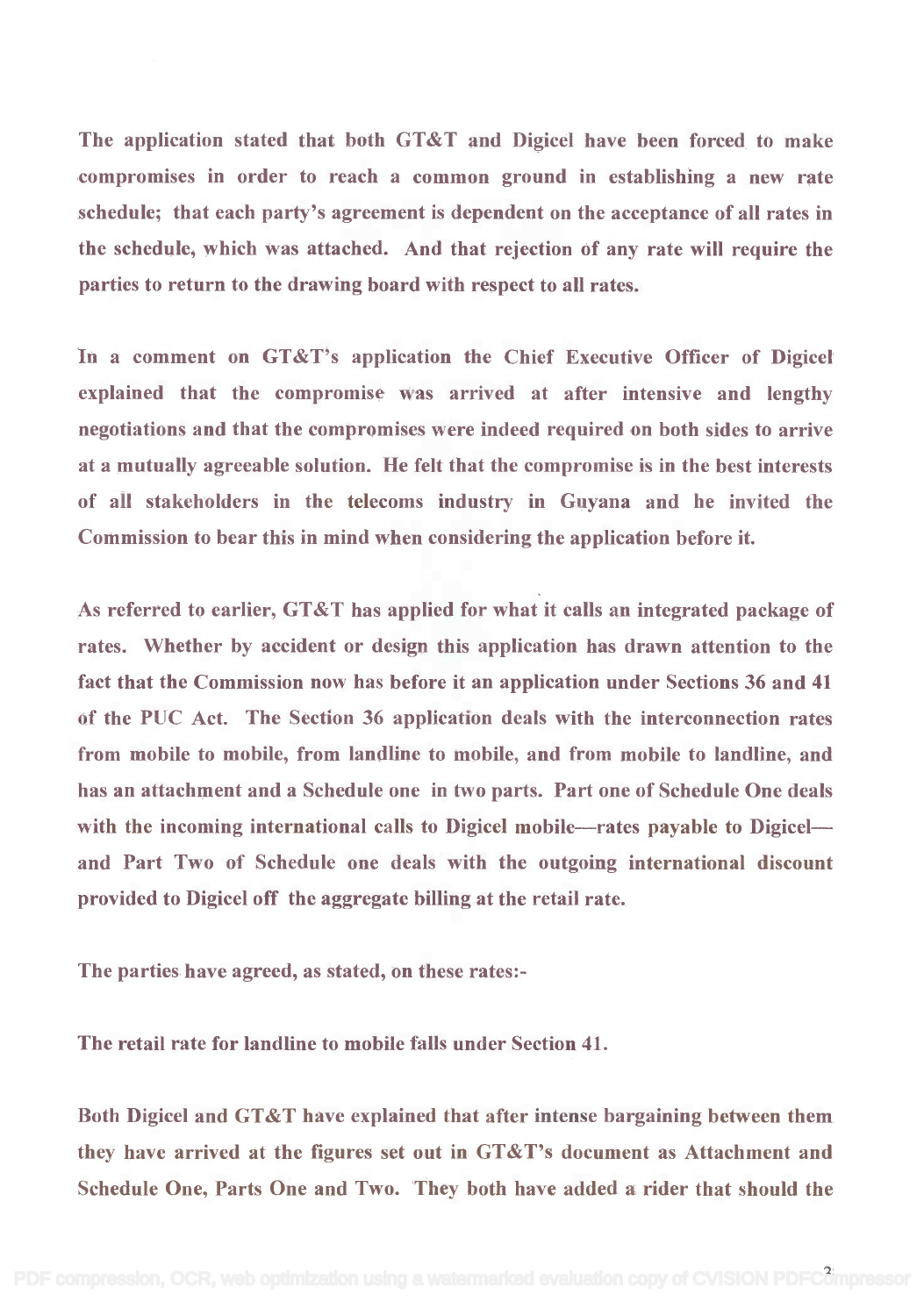Commission not find that all the rates applied for could be granted, they will have to Commission not find that all the rates applied for could be granted, they will have to return to the drawing board with respect to all the rates.

Underlying all the bargaining and exchanges between the utility service providers, the Commission is very concerned that the matter has been dragging on for too long the Commission is very concerned that the matter has been dragging on for too long a time, and in the public interest an interconnection agreement setting out not only a time, and in the public interest an interconnection agreement setting out not only rates but other legal requirements must be concluded. We take into account that despite the agreement urged before us we have the gut feeling that the arrangement despite the agreement urged before us we have the gut feeling that the arrangement may be tenuous but, at the same time, we expect the parties to perform in a may be tenuous but, at the same time, we expect the parties to perform in a gentlemanly manner and make every effort to abide by what they may have gentlemanly manner and make every effort to abide by what they may have promised each other leading up to the agreement. When Digicel has requested that promised each other leading up to the agreement. When Digicel has requested that we bear all factors in mind when considering the application made by GT&T, and we bear all factors in mind when considering the application made by GT&T, and when GT&T has said that rejection of any rate will require the parties to return to the drawing board with respect to all rates, we appreciate their understanding that the drawing board with respect to all rates, we appreciate their understanding that it is the Commission which will have to fix the rates—despite their "agreement".

Having set out what we may call some of the preliminaries, we shall deal with the Having set out what we may call some of the preliminaries, we shall deal with the matter at hand. matter at hand.

We will consider that the Section 36 hearing is still in esse and treat with the We will consider that the Section 36 hearing is still in esse and treat with the agreement as part of that hearing. These proceedings will form part of that hearing. agreement as part of that hearing. These proceedings will form part of that hearing. Because of the nature of the matter being dealt with—it is the hearing initiated by the Commission, we shall take into account that the consideration of the landline to the Commission, we shall take into account that the consideration of the landline to mobile rate, is intimately bound up with the overall application and shall give it due mobile rate, is intimately bound up with the overall application and shall give it due consideration. The Commission has by notice in the press and to the consumers' consideration. The Commission has by notice in the press and to the consumers' groups duly advertised the meeting to deal with this application, and copies of the groups duly advertised the meeting to deal with this application, and copies of the application have been forwarded to them and their officials. application have been forwarded to them and their officials.

We have given due consideration to all the issues. Our requests for information on We have given due consideration to all the issues. Our requests for information on the basis for the land to mobile rate have not been adequately answered. We, the basis for the land to mobile rate have not been adequately answered. We,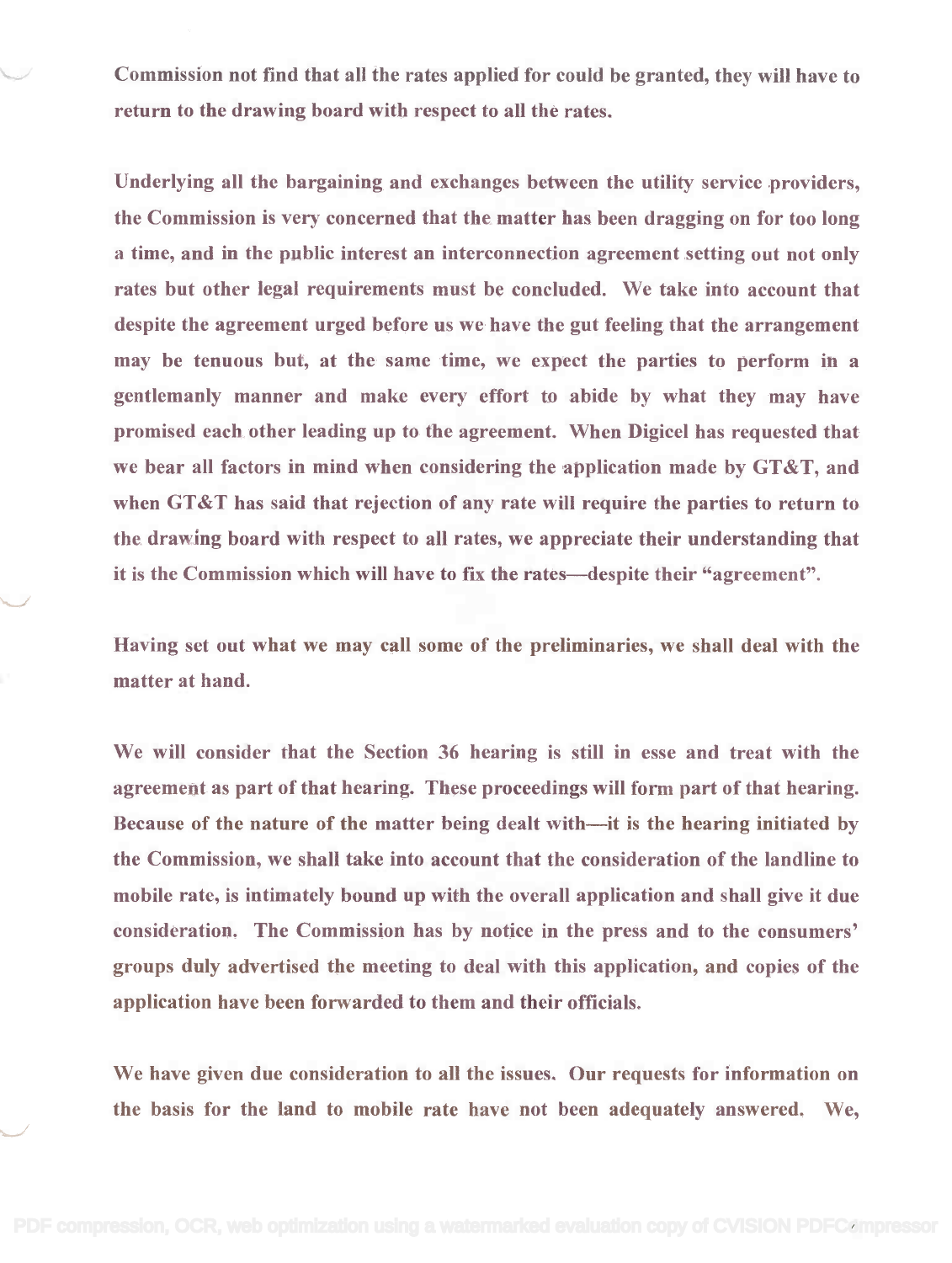however, appreciate that the question of rates only was given consideration by the however, appreciate that the question of rates only was given consideration by the parties in arriving at their negotiated condition for the interconnection agreement. parties in arriving at their negotiated condition for the interconnection agreement.

We pointed out earlier that there must be other terms and conditions, etc, which We pointed out earlier that there must be other terms and conditions, etc, which must be agreed upon before we can have a full, complete and binding must be agreed upon before we can have a full, complete and binding interconnection agreement. interconnection agreement.

We have arrived at a finding, in the meanwhile, and hope this will be the first stage We have arrived at a finding, in the meanwhile, and hope this will be the first stage in the continuing process to have the interconnection agreement settled to the intent of all stakeholders. of all stakeholders.

We have been advised that after we would have issued our Order the parties will We have been advised that after we would have issued our Order the parties will enter into a settlement agreement in which Digicel will commit to pay the sum of US\$1.270 million within seven (7) days to GT&T to cover interconnection costs for US\$1.270 million within seven (7) days to GT &T to cover interconnection costs for the period January 14, 2010 to September 30, 2010; that with effect from October the period January 14,2010 to September 30,2010; that with effect from October 01, 2010 through December 31, 2010, Digicel will pay to GT&T the sum of 01, 2010 through December 31, 2010, Digicel will pay to GT&T the sum of US\$150,000.00 per month, including VAT; and that both companies will commit to US\$lS0,000.00 per month, including VAT; and that both companies will commit to the completion of the interconnection agreement, including technical specifications the completion of the interconnection agreement, including technical specifications and coordination procedures and arrangements necessary for the utilities to provide and coordination procedures and arrangements necessary for the utilities to provide seamless interconnection service to each other. There may be other conditions also. seamless interconnection service to each other. There may be other conditions also.

If this is correct we say it is very commendable on the part of both utility operators, If this is correct we say it is very commendable on the part of both utility operators, and it underlies the fact that with co-operation based on the give and take position, and it underlies the fact that with co-operation based on the give and take position, with a win-win understanding, and with mutual respect much can be achieved, and with a win-win understanding, and with mutual respect much can be achieved, and all including the consumers will benefit. all including the consumers will benefit.

Our investigations, based on figures submitted by the parties over the course of time Our investigations, based on figures submitted by the parties over the course of time tend to suggest that if all calls can go through GT&T's network, it will compensate tend to suggest that if all calls can go through GT&T's network, it will compensate for the substantial concessions it has made to Digicel. Indeed, both utility for the substantial concessions it has made to Digicel. Indeed, both utility companies will most likely earn higher returns. companies will most likely earn higher returns.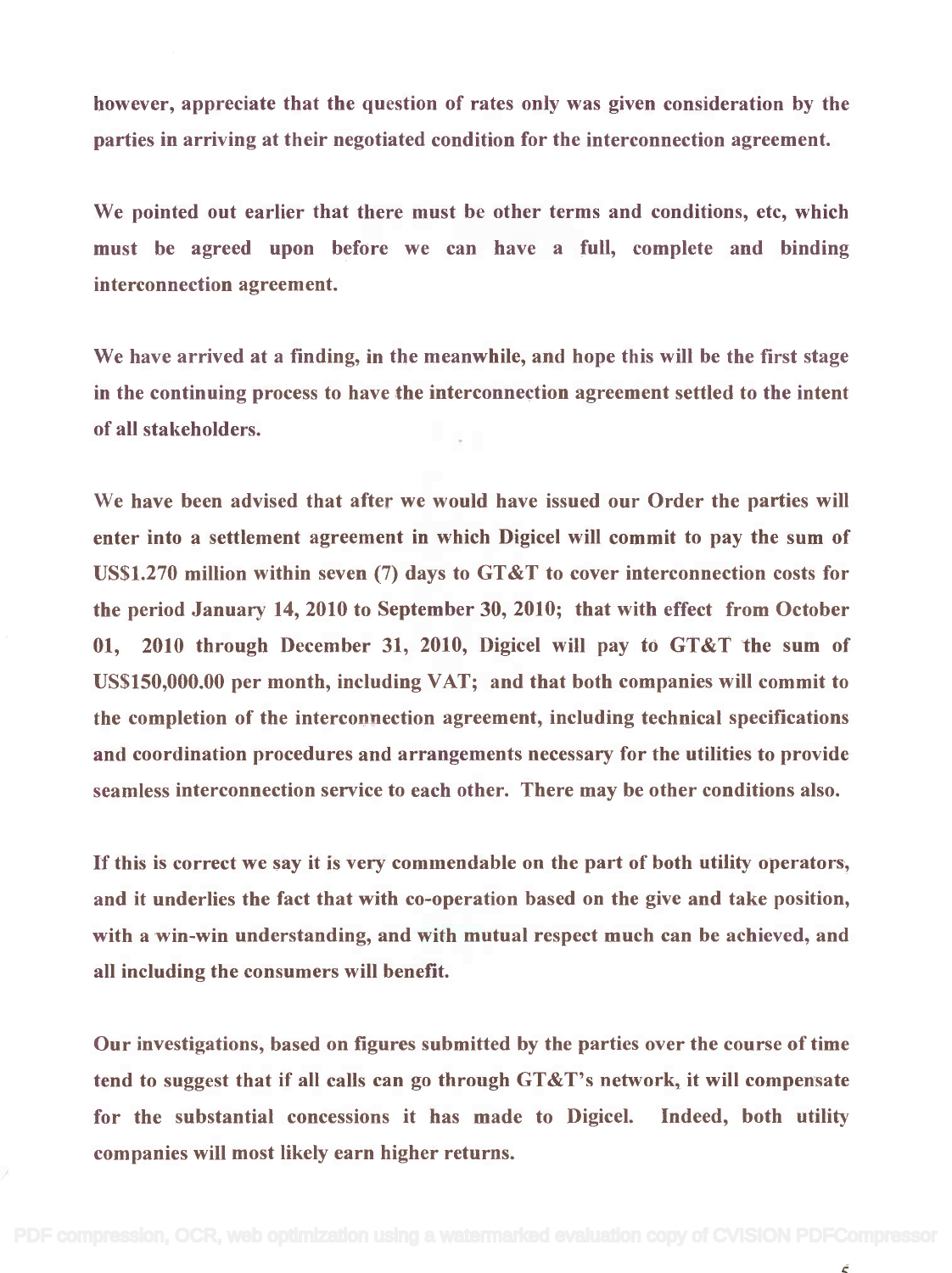We hold no brief for anyone but it is only fair and just that all relevant calls be We hold no brief for anyone but it is only fair and just that all relevant calls be chanelled through GT&T's infrastructure, who has been licensed for the chanelled through GT&T's infrastructure, who has been licensed for the international gateway. international gateway.

We grant the application filed by GT&T on the following conditions:

A. The attachment to GT&T's letter dated November 19, 2010 and Part One A. The attachment to GT&T's letter dated November 19, 2010 and Part One and Part Two of Schedule One to the said letter, copies attached hereto and Part Two of Schedule One to the said letter, copies attached hereto are granted and approved subject to the "Retail landline fixed to mobile are granted and approved subject to the "Retail landline fixed to mobile rate which is now fixed at \$12.00 per minute. rate which is now fixed at \$12.00 per minute.

## CONDITIONS:

- I. The above rates are granted for four (4) months from date hereof, and to be I. The above rates are granted for four (4) months from date hereof, and to be reviewed on application of either party. reviewed on application of either party.
- II. The orders are not retroactive but applicable as of current date.
- III. The Commission understands that the parties have agreed to an amount III. The Commission understands that the parties have agreed to an amount payable from one to the other as at September 30, 2010. payable from one to the other as at September 30,2010.
- IV. The parties have agreed to a compensation mechanism for October, November IV. The parties have agreed to a compensation mechanism for October, November and December, 2010, prior to the current date. and December, 2010, prior to the current date.
- V. If, for whatever reason the order with respect to the retail rate for landline to V. If, for whatever reason the order with respect to the retail rate for landline to fixed mobile calls lapses or becomes inactive then the order with respect to the fixed mobile calls lapses or becomes inactive then the order with respect to the Attachment and Schedules One and Two also lapses or becomes inactive. Attachment and Schedules One and Two also lapses or becomes inactive.
- VI. Either Section 41 or Section 36 order to be reviewed if the other not continued VI. Either Section 41 or Section 36 order to be reviewed if the other not continued after this order expires. after this order expires.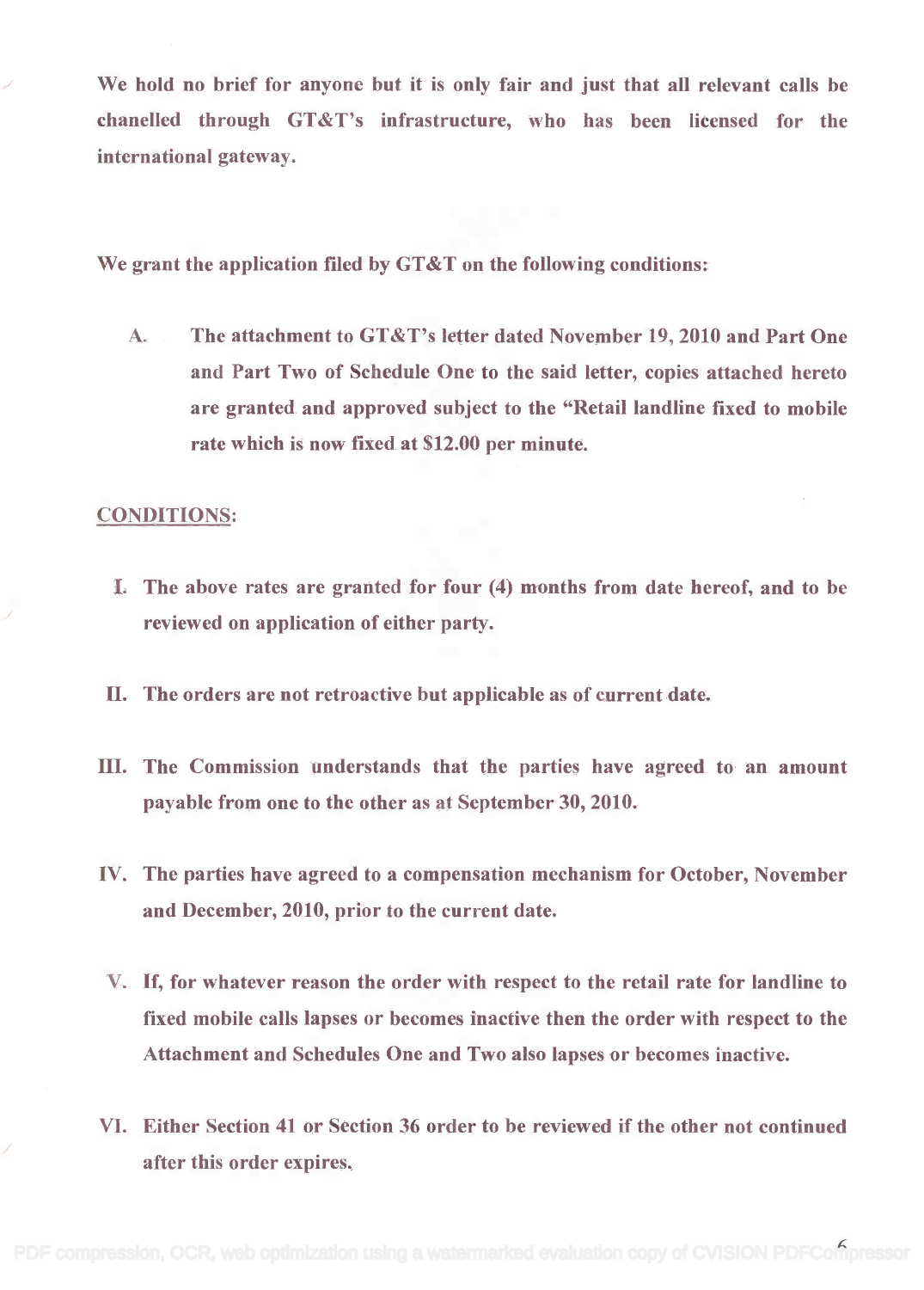- VII. Digicel to submit the following information for the period January 1, 2011 to VII. Digicel to submit the following information for the period January 1, 2011 to April, 30, 2011 on a monthly basis—at the end of each month.
	- Digicel's mobile minutes to Cellink's mobile. Digicel's mobile minutes to Cellink's mobile.
	- Digicel's mobile minutes to GT&T's landline. Digicel's mobile minutes to GT&T's landline.
	- International inbound minutes terminated on Digicel's network. International inbound minutes terminated on Digicel's network.
	- International outbound minutes originating from Digicel's network. International outbound minutes originating from Digicel's network.
- VIII.. GT&T to submit the following information for the period January 1, 2011 to VIII. GT&T to submit the following information for the period January 1, 2011 to March 31, 2011 on a monthly basis—at the end of each month.
	- GT&T's landline minutes to GT&T's Cellink mobile. GT&T's landline minutes to GT&T's Cellink mobile.
	- GT&T's landline minutes to Digicel's mobile. GT&T's landline minutes to Digicel's mobile.
	- GT&T's Cellink mobile minutes to Digicel's mobile. GT&T's Cellink mobile minutes to Digicel's mobile.
	- GT&T's inbound international minutes showing total traffic minutes GT&T's inbound international minutes showing total traffic minutes and net traffic minutes less Digicel's minutes. and net traffic minutes less Digicel's minutes.
	- GT&T's outbound international minutes showing total traffic minutes GT&T's outbound international minutes showing total traffic minutes and net traffic minutes less Digicel's minutes. and net traffic minutes less Digicel's minutes.
	- IX. The continuation, revision or amendment to these rates are contingent upon IX. The continuation, revision or amendment to these rates are contingent upon the parties submitting an agreement setting out all the terms and conditions the parties submitting an agreement setting out all the terms and conditions including technical specifications, as well as coordination procedures and including technical specifications, as well as coordination procedures and arrangements necessary for the parties to provide interconnection services to arrangements necessary for the parties to provide interconnection services to each other. each other.

THIS ORDER SHALL TAKE EFFECT FROM JANUARY 01, 2011 until April 30,<br>2011, when it will be reviewed as per condition Tyet out heretofore on Tyet out heretofore /  $2011$ , when it will be reviewed as per condition

Prem Persaud: Chairman) John C. Caesar: Badric Perkaud: (Member) Prem Persa

 $\sqrt{1}$ John C. Caesar: (Member)

GETOV

Maurice Solomon: (Member)

Dated this 28th day of December, 2010. Dated this 28th day of December, 2010.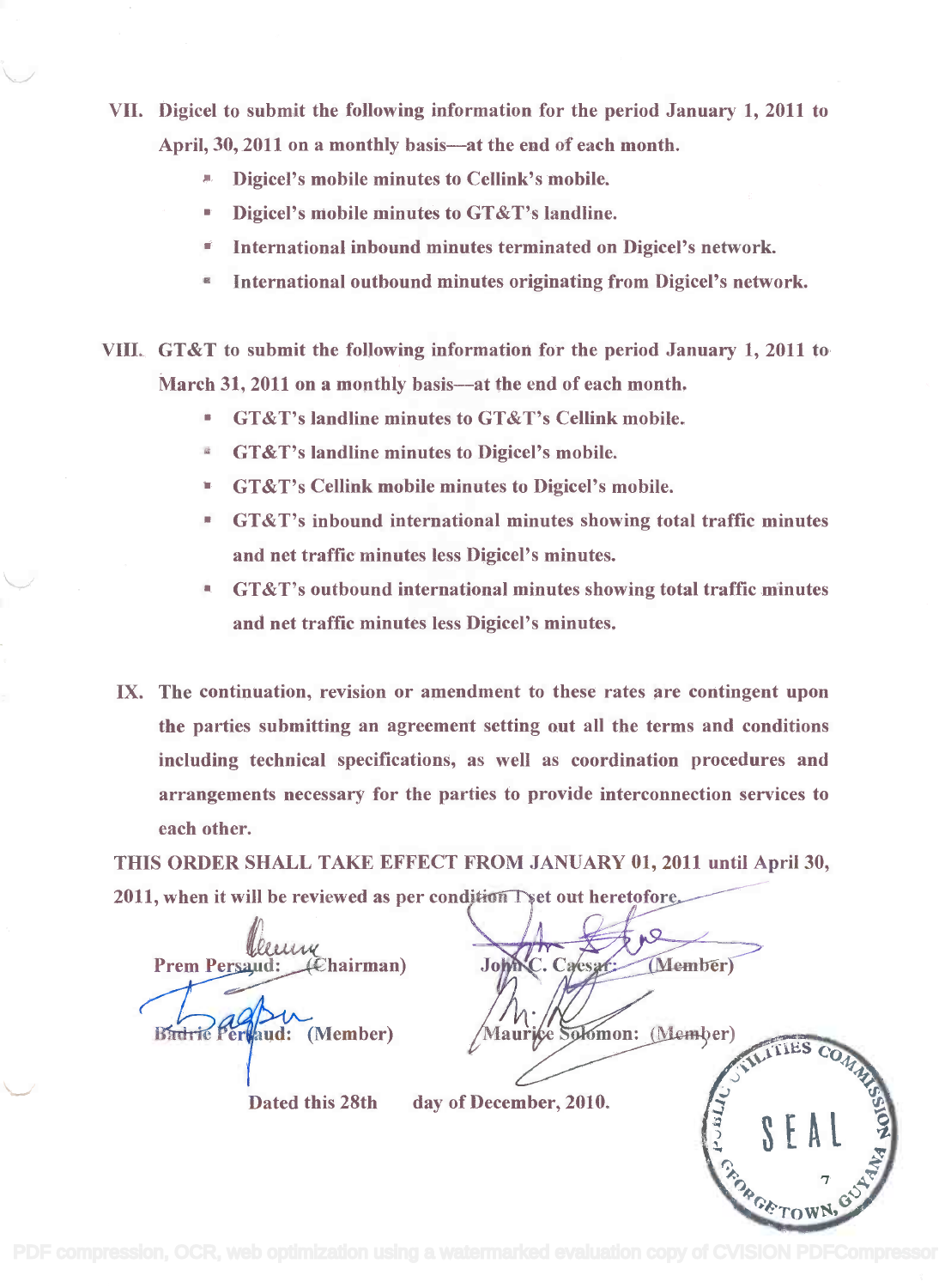## ATTACHMENT

| <b>MOBILE TERMINATION RATE:</b>       | \$14 per minute |
|---------------------------------------|-----------------|
| RETAIL LANDLINE FIXED-TO-MOBILE RATE: | \$12 per minute |
| <b>FIXED TERMINATION RATE:</b>        | \$12 per minute |
| FIXED NETWORK TRANSIT RATE:           | \$1 per minute  |

FIXED TOLL RATE: \$2 per minute for calls terminating on GT&T's fixed line network outside FIXED TOLL RATE: \$2 per minute for calls terminating on GT&T's fixed line network outside the Georgetown area, as agreed between the Parties, such that the monthly average per minute rate paid to GT&T for calls terminating on GT&T's fixed network (the sum of the fixed termination rate, fixed network transit rate, and fixed toll rate) shall equal \$14 per minute. termination rate, fixed network transit rate, and fixed toll rate) shall equal \$14 per minute.

INTERCONNECTION LINKS: Digicel shall pay US\$150 per existing El. INTERCONNECTION LINKS: Digicel shall pay US\$150 per existing El.

INTERNATIONAL INCOMING CALLS: GT&T shall pay a base rate of \$14 per minute, and INTERNATIONAL INCOMING CALLS: GT&T shall pay a base rate of \$14 per minute, and this rate shall increase incrementally as agreed between the Parties relative to monthly traffic this rate shall increase incrementally as agreed between the Parties relative to monthly traffic volumes terminated by GT&T on Digicel's network (see Schedule One, Part One). volumes terminated by GT&T on Digicel's network (see Schedule One, Part One).

INTERNATIONAL OUTBOUND CALLS: Digicel shall receive a base discount of 15%, and this discount shall increase incrementally as agreed between the Parties depending on the this discount shall increase incrementally as agreed between the Parties depending on the monthly volume of minutes terminated to international destinations by GT&T on behalf of monthly volume of minutes terminated to international destinations by GT&T on behalf of Digicel (see Schedule One, Part Two). Digicel (see Schedule One, Part Two).